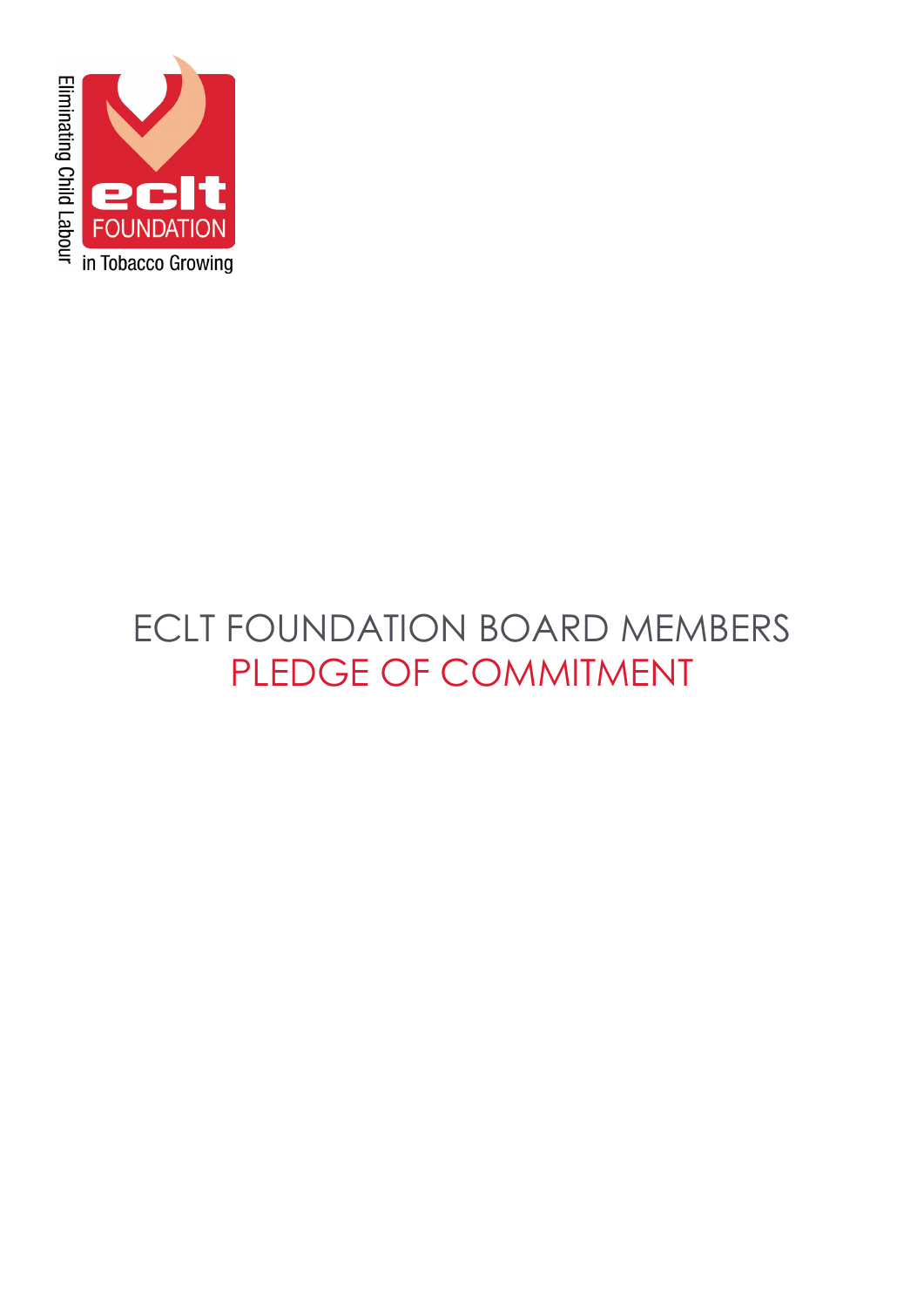

*ECLT Foundation Board members pledge to work collaboratively with the relevant local, national, regional and international stakeholders to progressively eliminate all forms of child labour as defined in Section III below, within tobacco-sourcing supply chains.*

*ECLT Foundation Board members' commitment acknowledges: the ILO Declaration on Fundamental Principles and Rights at Work; the UN Guiding Principles on Business and Human Rights, also known as Ruggie Framework or UN "Protect, Respect, and Remedy" Framework, as they relate to children; the Children's Rights & Business Principles; the UN Convention on the Rights of the Child and its corresponding General Comment No. 16; the ILO Convention No. 182 concerning the Prohibition and Immediate Action for the Elimination of the Worst Forms of Child Labour; the ILO Convention No. 138 concerning Minimum Age for Admission to Employment; the ILO Convention No. 184 concerning Safety and Health in Agriculture; and/or the relevant national regulatory frameworks on child labour in the countries in which ECLT Foundation Board members operate. Conventions Nos. 138 and 182 are fundamental Conventions. Under the ILO Declaration on Fundamental Principles and Rights at Work, even those ILO member States<sup>1</sup> that have not yet ratified these Conventions have an obligation to respect, promote and realize the principles they enshrine.*

*ECLT Foundation Board members respect and recognize the principles and rights enshrined in the ILO Conventions and Recommendations on child labour, as described in Section III below.*

*ECLT Foundation Board members' pledge is described in the Child Labour Policy and in the ECLT Foundation Board members' Minimum Requirements, in Section II below.*

<sup>&</sup>lt;sup>1</sup> Refers and pertains to the 185 countries who are member states of the ILO: http://www.ilo.org/public/english/standards/relm/country.htm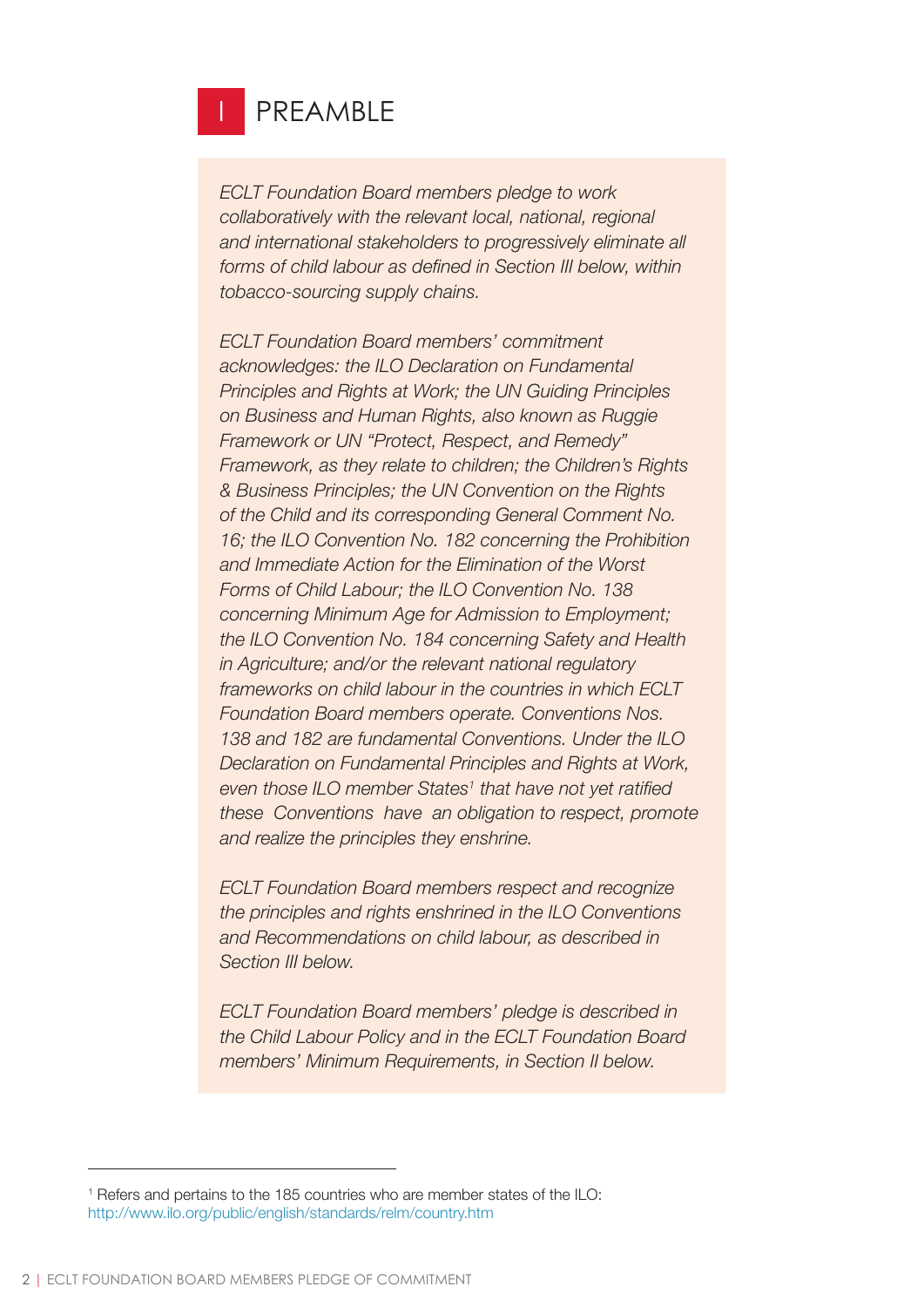### ECLT FOUNDATION BOARD MEMBERS' CHILD LABOUR POLICY AND MINIMUM REQUIREMENTS II

There shall be no use of child labour. There shall be no forms of slavery or practices similar to slavery, such as the sale, trafficking, debt bondage, or forced labour of children, or other worst forms of child labour, including hazardous work. Children of legal working age shall not perform hazardous work, as defined by national regulatory frameworks, which by its nature, or the circumstances in which it is carried out, is likely to harm their health, safety, or morals.

To ensure the highest protection of children, the minimum age for admission to nonhazardous employment shall not be less than the age prescribed by national law and members should respect the relevant minimum age established in the ILO Conventions and Recommendations on child labour.

In countries<sup>2</sup> in which national laws do not provide the highest protection, members should respect the international laws cited in Section I to afford the greatest protection for children.

In the context of family farms, as defined under national law, the highest protection offered to children also depends on the interaction and enforcement of other robust national laws in place to protect children. The child labour policy of each ECLT Foundation Board member, as applicable, shall include a policy to promote a level of child protection that meets or exceeds the protections provided by the relevant international frameworks mentioned in the Preamble above.

Reaching all standards established in this child labour policy, especially in circumstances when national laws and international principles on child labour are not aligned, is a dynamic process that requires time-bound and transparent milestones aimed at determining the highest protection from child labour .

<sup>2</sup> See full list of ratified and non-ratified international conventions http://www.ilo.org/dyn/normlex/en/f?p=NORMLEXPUB:11001:0::NO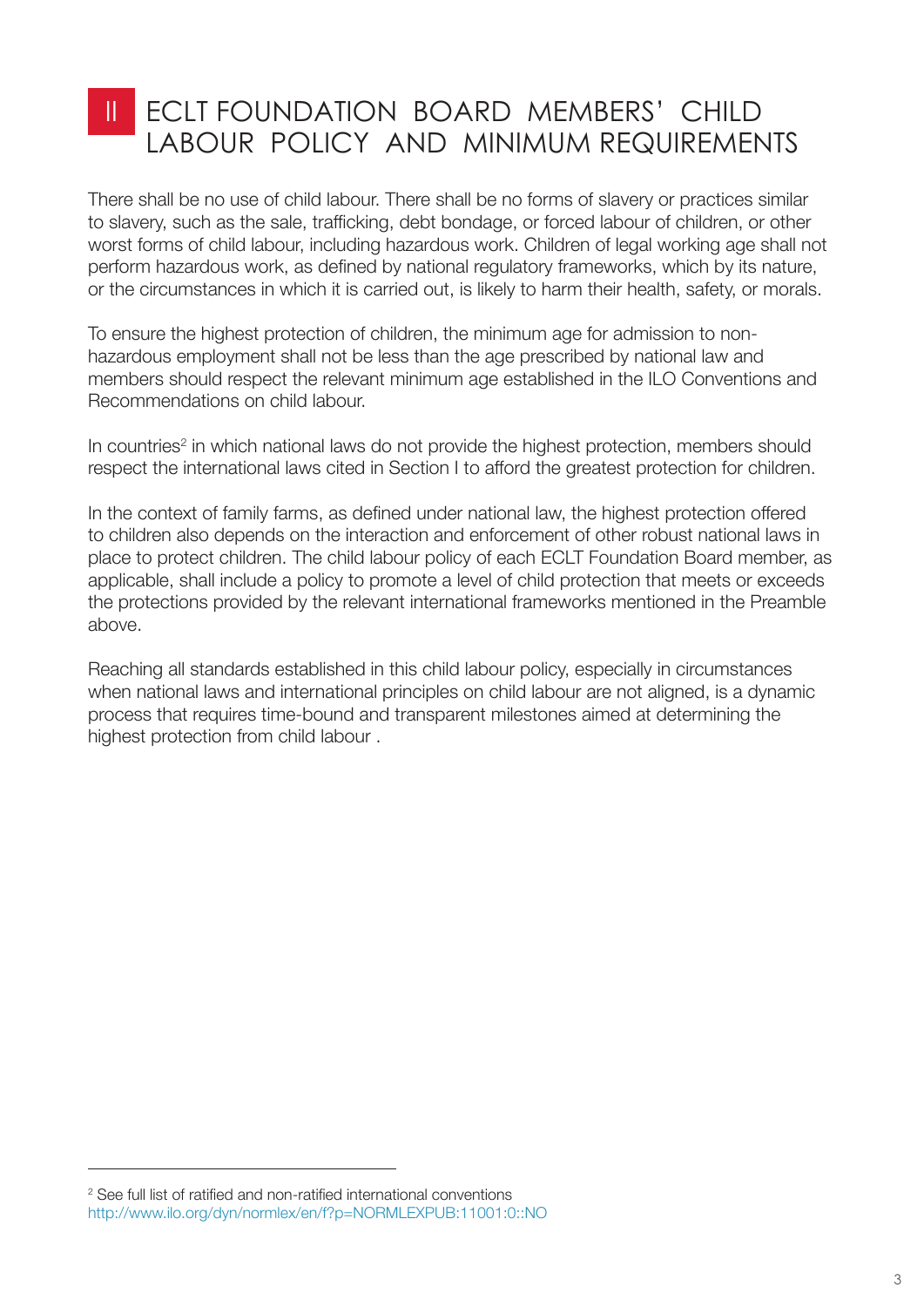### **ECLT FOUNDATION BOARD MEMBERS' MINIMUM REQUIREMENTS (hereinafter the "requirements"):**

For buyers and manufacturers – to apply these requirements within their entire tobaccosourcing supply chains, and consistent with the principles of "Protect, Respect, and Remedy Framework" pledge to:

- Make the appropriate policy commitment to eliminate child labour;
- Implement d u e diligence, consistent with the size and circumstances of the company, with the aim of identifying, preventing, mitigating and accounting for their adverse impacts on child labour in tobacco-sourcing supply chains;
- Provide for/or cooperate in legitimate processes of remediation.

That buyers and manufacturers help build the capacity of farmers and farmers' organizations – to implement the requirements and other child labour clauses contained in their working agreements; and that with buyers' support, farmers and any other third party, follow the guidance and recommendations consistent with the requirements of this Pledge.

### All to work collaboratively, consistent with their respective size and circumstances:

- With workers' organizations and cooperatives to promote the requirements;
- With a wide range of stakeholders, including but not limited to, workers' organizations, civil society/non-governmental organizations, educational institutions, local communities, and children, to advocate against child labour and support this Pledge;
- With governments, to support the State's role to 'Protect' against human rights abuses under the UN Guiding Principles, and to advocate for and support strong national regulatory frameworks on child labour.

### **IN JOINT COMMITMENT TO THIS CHILD LABOUR POLICY AND MINIMUM REQUIREMENTS:**

The International Tobacco Growers Association (ITGA) pledges to take an active part in the challenge of eliminating child labour in the tobacco growing sector by raising awareness with its membership, disseminating this Pledge, and promoting, respecting, and realizing its stated child labour policy and requirements.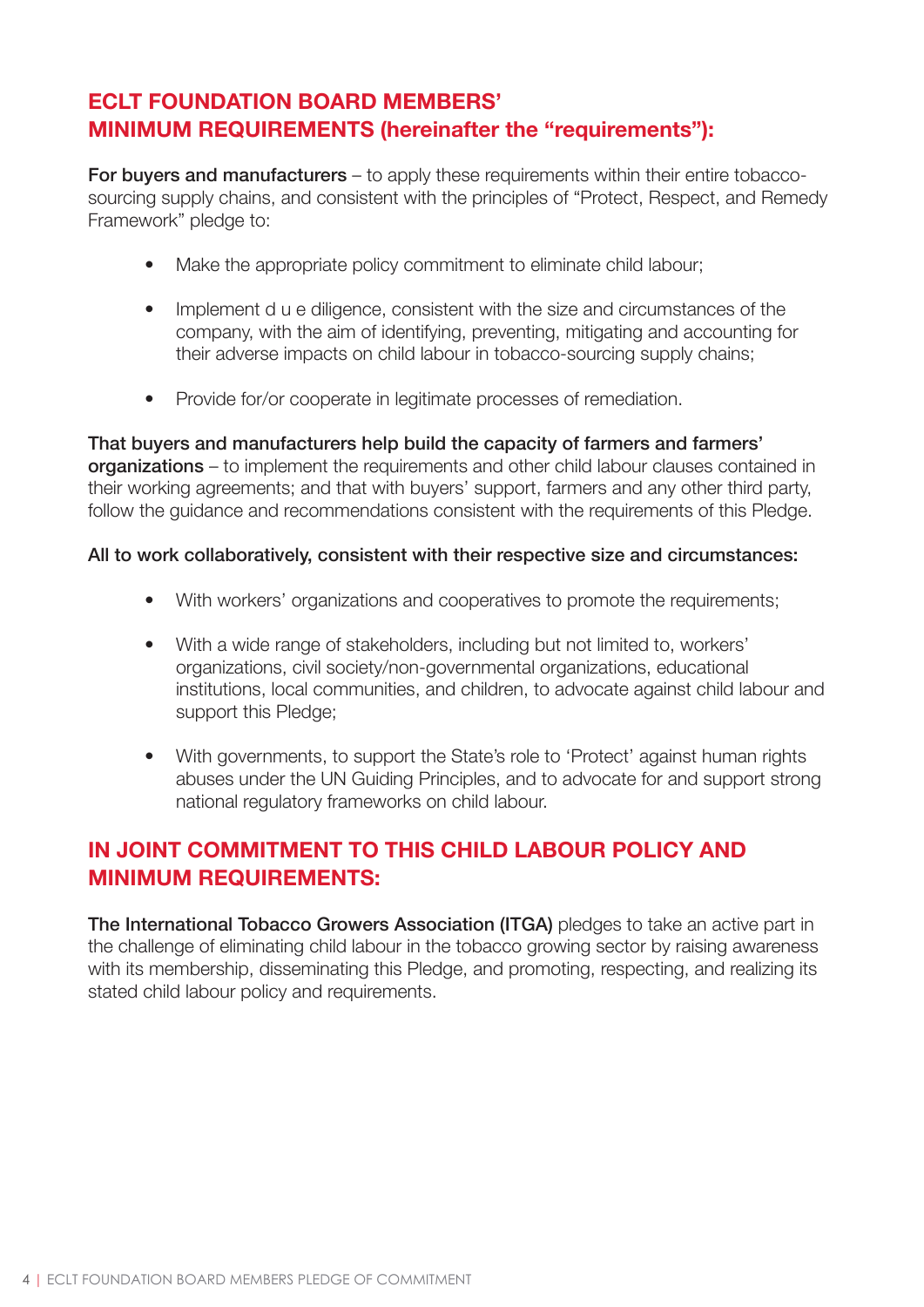### The Eliminating Child Labour in Tobacco Growing Foundation (ECLT) pledges to:

(i) mobilize all its available resources to promote the ECLT Foundation Board Members' Pledge, and as needed, guide and support ECLT Foundation Board Members' actions to realize the stated policy and requirements;

(ii) promote, disseminate, and integrate this Pledge in its own policies and programme approaches;

(iii) promote and support the responsibility to respect children's rights amongst all organizations; and

(iv) promote and support decent youth employment, risk assessment and occupational safety and health (OSH) training and the proliferation of good OSH practices for farmers and farm workers among all organizations to improve safety and health on farms.

All signatories to the ECLT Foundation Board Members' Pledge, acknowledge the intent of the founding documents of the Foundation - the Memorandum of Cooperation signed on 19 June, 2000 by the ITGA, the International Union of Food, Agriculture, Hotel, Restaurant, Catering, Tobacco and Allied Workers Associations, IUF, and British American Tobacco, BAT, and the preceding joint statement on child labour of 10 June, 1999, signed by ITGA and IUF, and witnessed by the International Labour Organization (ILO); and subscribe, in particular to the stated principle that children have a right to schooling, a full family life, and a safe and healthy upbringing that gives them the best chance to succeed in all aspects of life.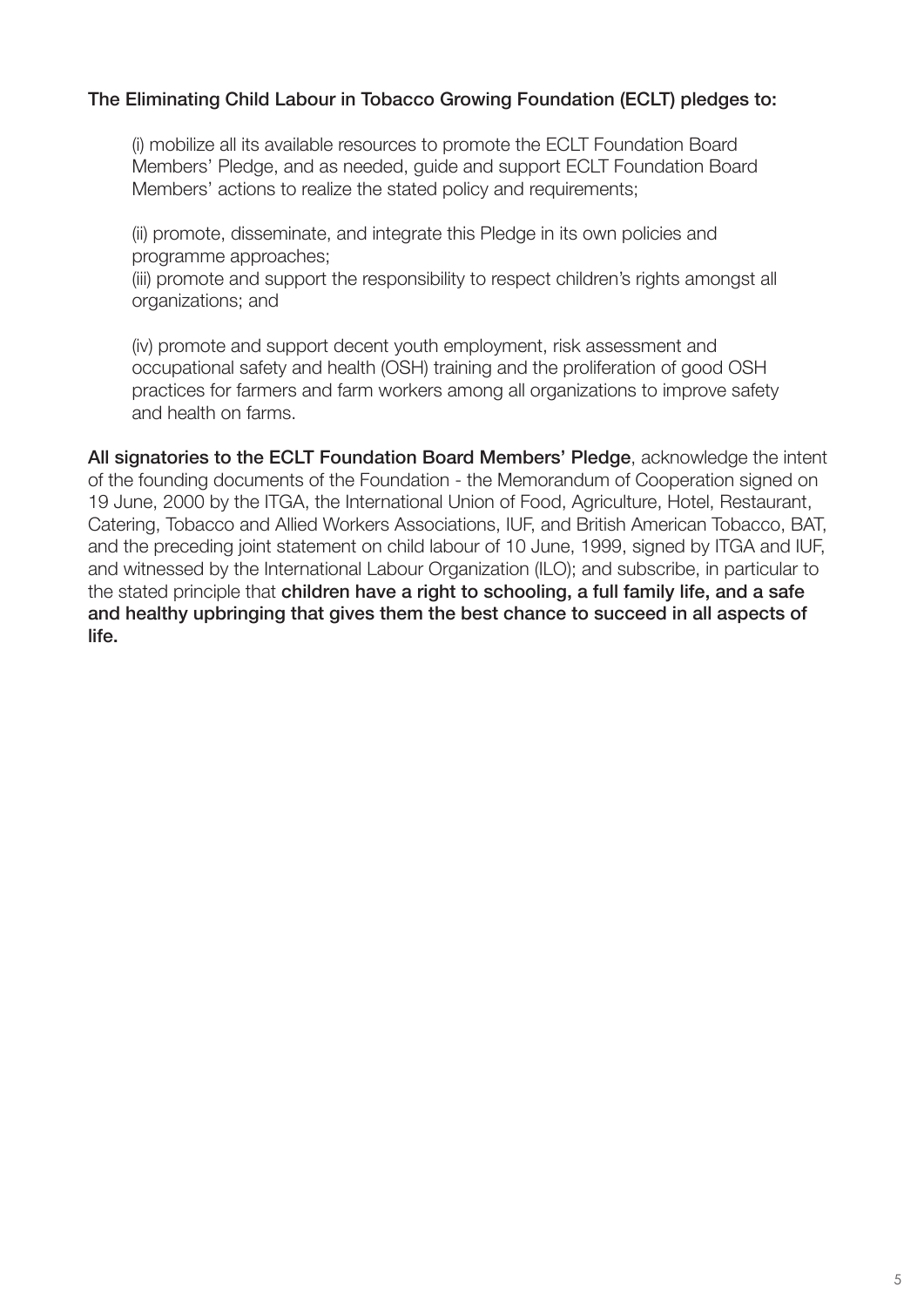### ILO DEFINITIONS, CONVENTIONS, AND RECOMMENDATIONS ON CHILD LABOUR DEFINITIONS: III

In international law, a "child" is defined as a person under 18 years of age. According to the basic principle of international standards, "child labour concerns work for which the child is either too young – work done below the required minimum age – or work which, because of its detrimental nature or conditions, is altogether considered unsuitable for children and is prohibited"<sup>3</sup> . The term "child labour" is often explained as work that deprives children of their childhood, their potential and their dignity, and that is harmful to physical and mental development.

Not all work done by children is classified as child labour. Children's or adolescents' participation in types of work they are old enough to perform, enter into freely, and which do not affect their health and personal development or interfere with their schooling, is generally regarded as being something positive. This may include activities such as helping their parents around the home, assisting in a family business or earning pocket money outside school hours and during school holidays. These kinds of activities may contribute to children's development and to the welfare of their families; provide them with skills and experience, and help to prepare them to be productive members of society during their adult life.<sup>4</sup> Even below the general minimum working age, national legislation may exceptionally permit light work, guided by the ILO standards as from the age of 13 or 12 years, in specified types of work by children that does not hinder education, and within limited hours (e.g. less than 14 hours per week), and other protective conditions<sup>5</sup>.

<sup>&</sup>lt;sup>3</sup> Report of the Secretary General to the UN General Assembly, dated 27 July 2009 (A/64/172), "Status of the Convention on the Rights of the Child", paragraph 13. http://www.un.org/ga/search/view\_doc.asp?symbol- =A%2F64%2F172&Submit=Search&Lang=E

<sup>4</sup> See: http://www.ilo.org/ipec/facts/lang--en/index.htm

<sup>5</sup>ILO, 2013. Making Progress against Child Labour. http://www.ilo.org/wcmsp5/groups/public/---ed\_norm/-- ipec/documents/publication/wcms\_221513.pdf p. 46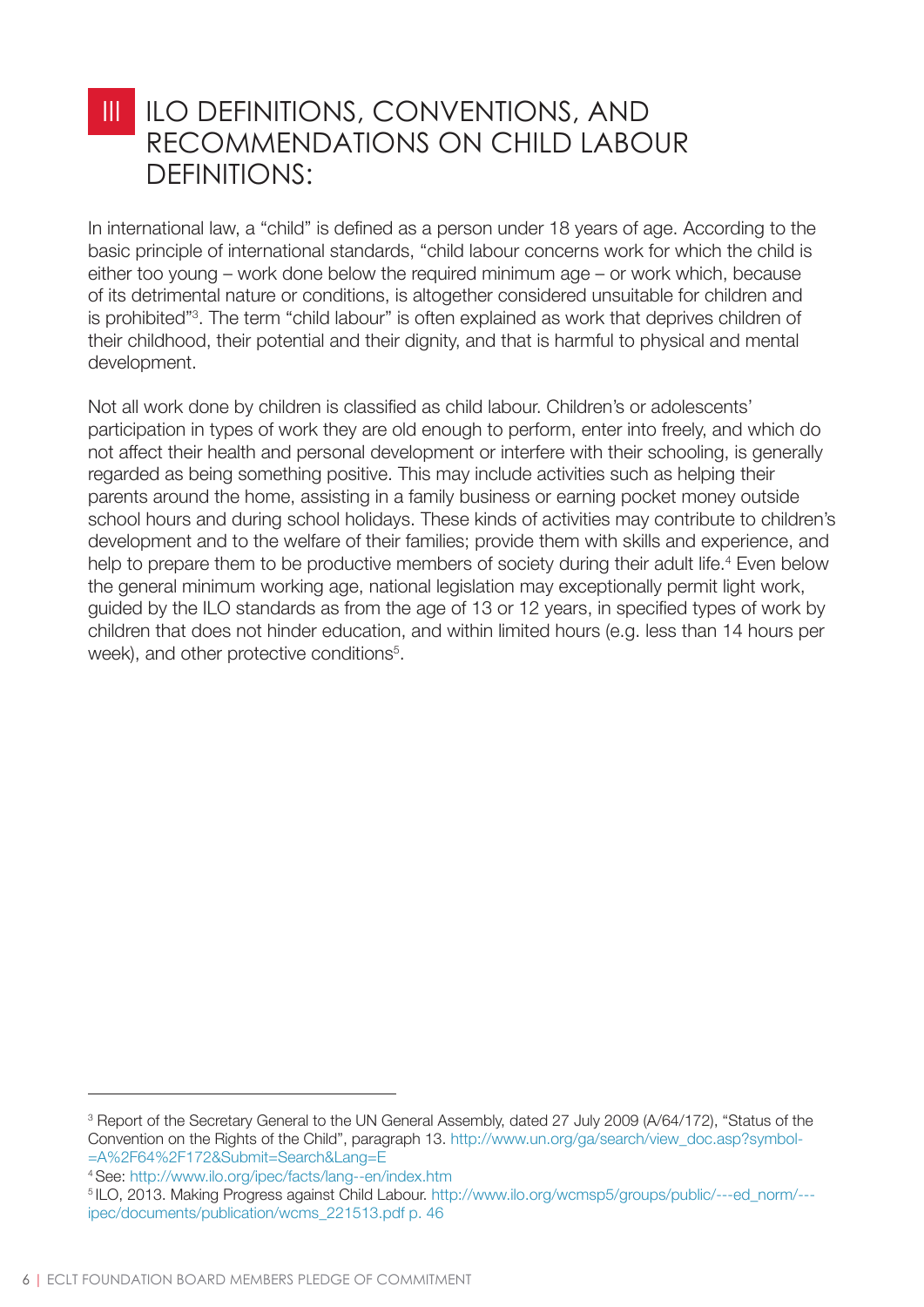# CONVENTIONS AND RECOMMENDATIONS ON CHILD LABOUR:

1) The main principles of the ILO Convention No. 138 concerning Minimum Age for Admission to Employment are shown in the table below.

| <b>TYPE OF WORK</b>                                                                                                                                                                                                                                                                                                                                               | <b>MINIMUM AGE</b>                                           | <b>POSSIBLE EXCEPTIONS</b>                                                                                                                                                                                                                                                                                                                                                                                                                                                     |
|-------------------------------------------------------------------------------------------------------------------------------------------------------------------------------------------------------------------------------------------------------------------------------------------------------------------------------------------------------------------|--------------------------------------------------------------|--------------------------------------------------------------------------------------------------------------------------------------------------------------------------------------------------------------------------------------------------------------------------------------------------------------------------------------------------------------------------------------------------------------------------------------------------------------------------------|
| <b>Hazardous work:</b><br>Any work, which by its nature or the<br>circumstances in which it is carried<br>out, is likely to harm the health,<br>safety or morals of children                                                                                                                                                                                      | 18<br>(16 under strict national<br>conditions <sup>6</sup> ) | 16<br>(Under strict national<br>conditions <sup>6</sup> ) Work defined<br>as hazardous in national<br>legislation may be performed<br>by children of 16 years and<br>above only if permitted by<br>national legislation after<br>consultation with employers'<br>and workers' organizations,<br>and if the health, safety<br>and morals of the children<br>concerned are<br>fully protected and they have<br>received adequate training in<br>the relevant branch of activity. |
| <b>Basic Minimum Age:</b><br>The minimum age for work (except<br>for light work) should not be below<br>the age of 15 years nor below the<br>compulsory education age.                                                                                                                                                                                            | 15                                                           | 14<br>(Possible temporary exception<br>for developing countries)<br>Most countries have set the<br>minimum age for admission to<br>employment at 15 or 16 years.                                                                                                                                                                                                                                                                                                               |
| <b>Light Work:</b><br>If national legislation permits, children<br>between the ages of 13 and 15 years<br>old may do light work, as long as<br>it does not threaten their health or<br>safety, or hinder their attendance at<br>school, their participation in vocational<br>orientation and training or their ability<br>to benefit from education and training. | $13 - 15$                                                    | $12 - 14$<br>(Possible temporary exception<br>for developing countries)                                                                                                                                                                                                                                                                                                                                                                                                        |

<sup>6</sup> Refers to Article 3.3 of ILO C138 on minimum age for admission to employment; Article 16.3 of ILO Convention 184; Paragraph 4 of ILO Recommendation190, and ILO Convention No. 182 concerning the Prohibition and Immediate Action for the Elimination of the Worst Forms of Child Labour for anyone under 18. http://www.ilo.org/dyn/normlex/en/f?p=NORMLEXPUB:12100:0::NO::P12100\_ILO\_CODE:C138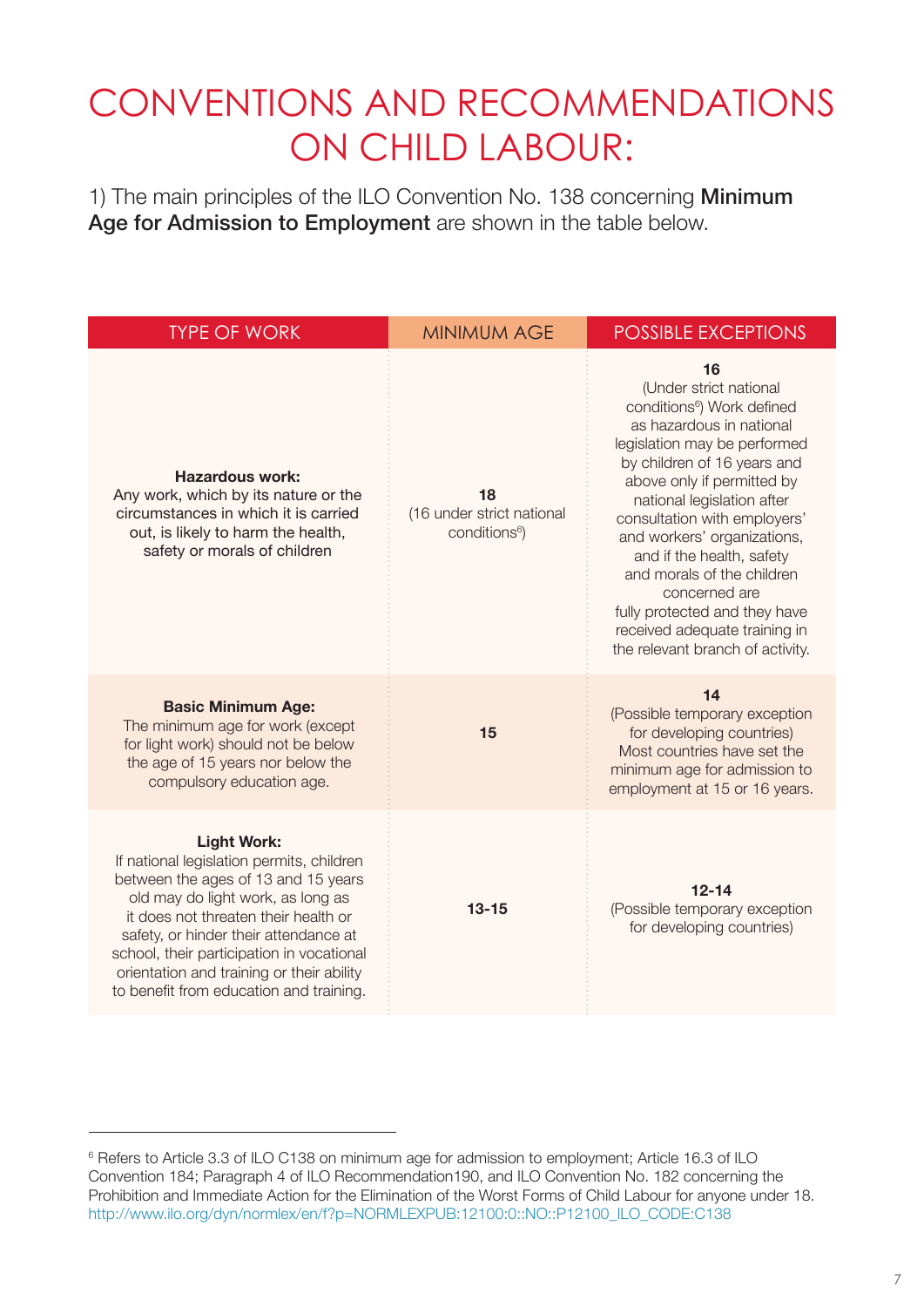2) The main principles of ILO Convention No. 182 concerning the **Prohibition** and Immediate Action for the Elimination of the Worst Forms of Child Labour for anyone under 18 comprise the following:

- (a) all forms of slavery or practices similar to slavery, such as the sale and trafficking of children, debt bondage and serfdom and forced or compulsory labour, including forced or compulsory recruitment of children for use in armed conflict;
- (b) the use, procuring or offering of a child for prostitution, for the production of pornography or for pornographic performances;
- (c) the use, procuring or offering of a child for illicit activities, in particular for the production and trafficking of drugs as defined in the relevant international treaties;
- (d) work which, by its nature or the circumstances in which it is carried out, is likely to harm the health, safety or morals of children

# 32ND BOARD MEETING OF THE ECLT FOUNDATION, GENEVA, SEPTEMBER 18, 2014